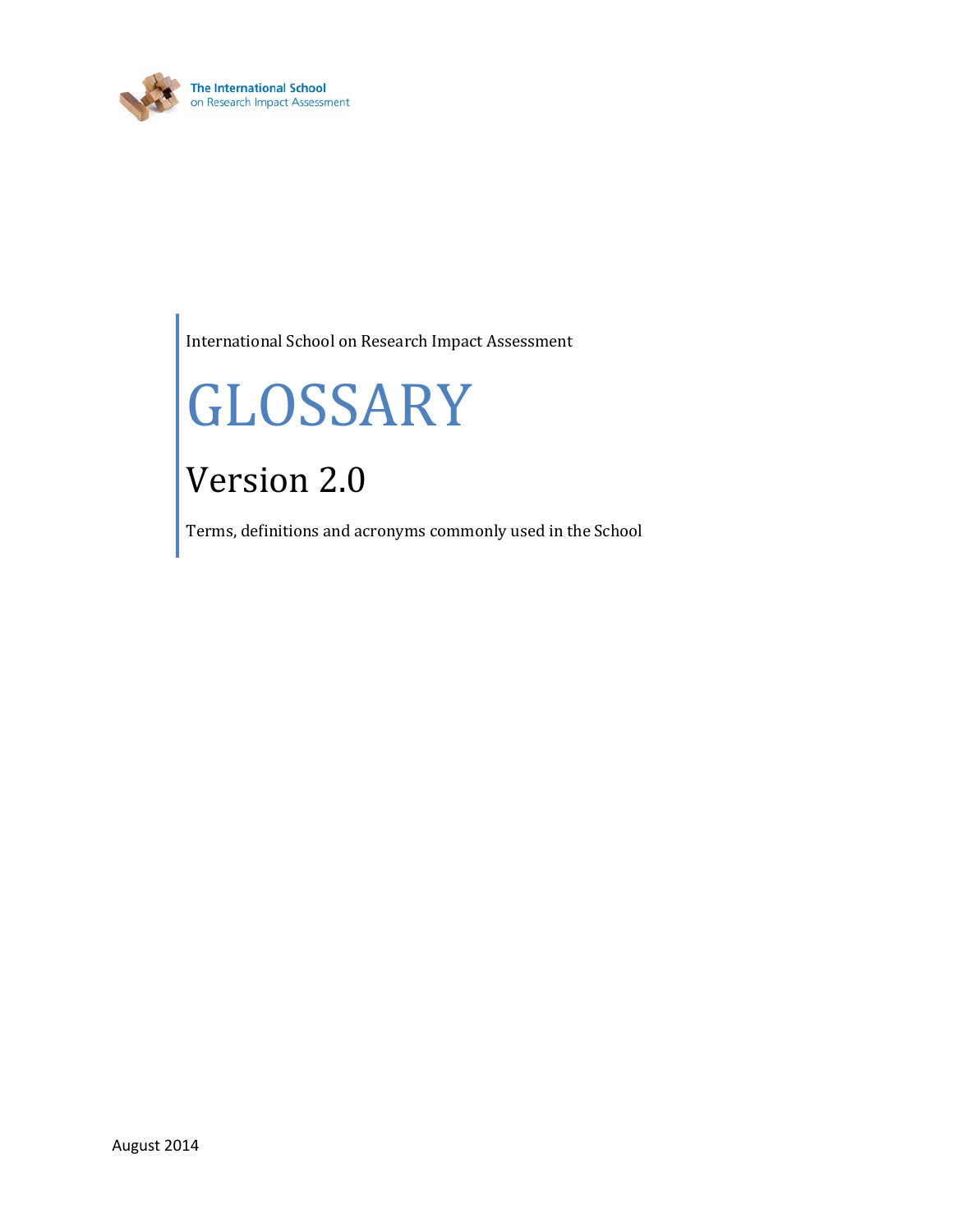



This work is licensed under a [Creative Commons Attribution-NonCommercial-ShareAlike](http://creativecommons.org/licenses/by-nc-sa/4.0/) 4.0

[International License.](http://creativecommons.org/licenses/by-nc-sa/4.0/) To accelerate the sharing of research impact assessment (RIA) knowledge and creativity, the International School on Research Impact Assessment (ISRIA, the School) has adopted this license to allow remixing, enhancing, and building upon the School materials non-commercially by others, so long as appropriate credit is given to ISRIA, the changes are indicated, and the new materials are licensed under the identical terms. ISRIA encourages all School material creators, i.e., faculty and participants, to adopt this license by placing the Creative Commons logo on School-related materials, which should not be bound by copyright, license or contractual restrictions otherwise.

International School on Research Impact Assessment (ISRIA) 2014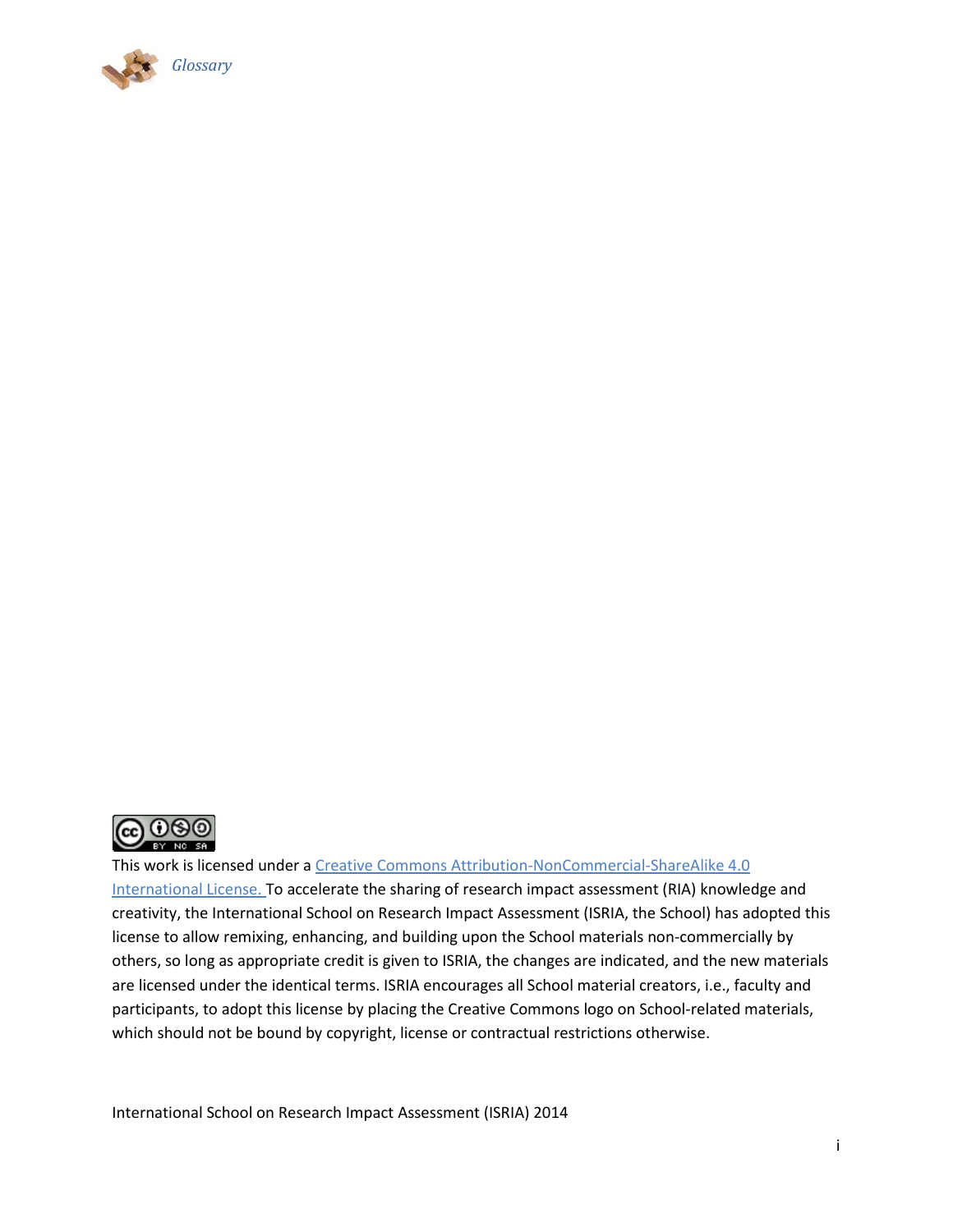

## **Acknowledgements**

The International School on Research Impact Assessment (ISRIA ) gratefully acknowledges the assistance of Kathryn Graham (Alberta Innovates – Health Solutions [AIHS]), Gretchen Jordan (360 Innovation LLC) and Liza Chan (AIHS) in the development of the first version of the *Glossary* used by the School in 2013. ISRIA also acknowledges the enhancements made by Eddy Nason (Institute on Governance [IOG]) and Deanne Langlois-Klassen (AIHS) to the current version of the *Glossary*. ISRIA extends its appreciation to the participants of ISRIA 2013 for providing feedback that was used to inform enhancements of the *Glossary*, thereby ensuring its usability.

As reflected by the Creative Commons Attribution-NonCommercial-ShareAlike 4.0 International License, the *Glossary* is considered to be a living document that will continue to grow based on participants' feedback and through reviews and revisions with the delivery of each School.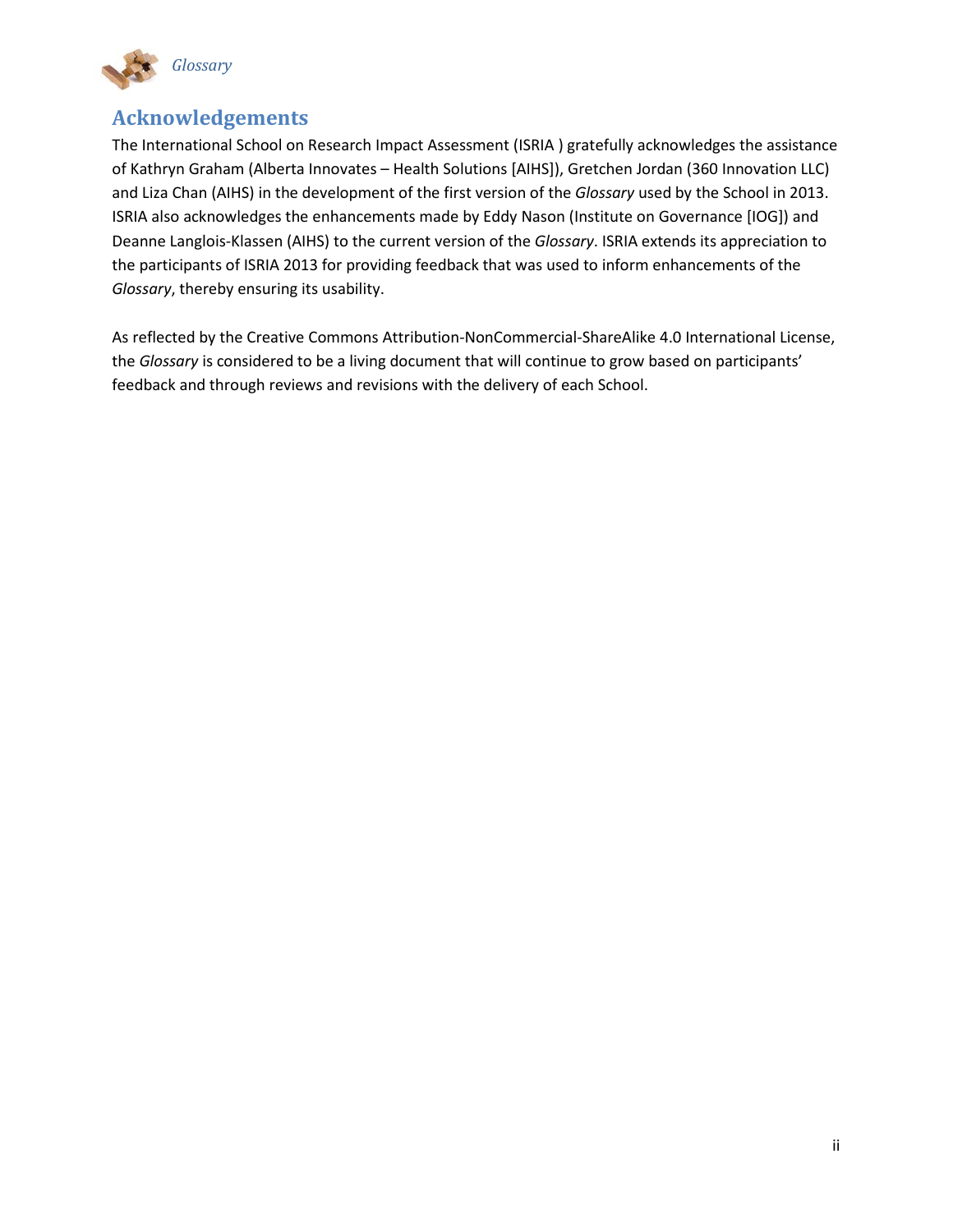

# **Contents**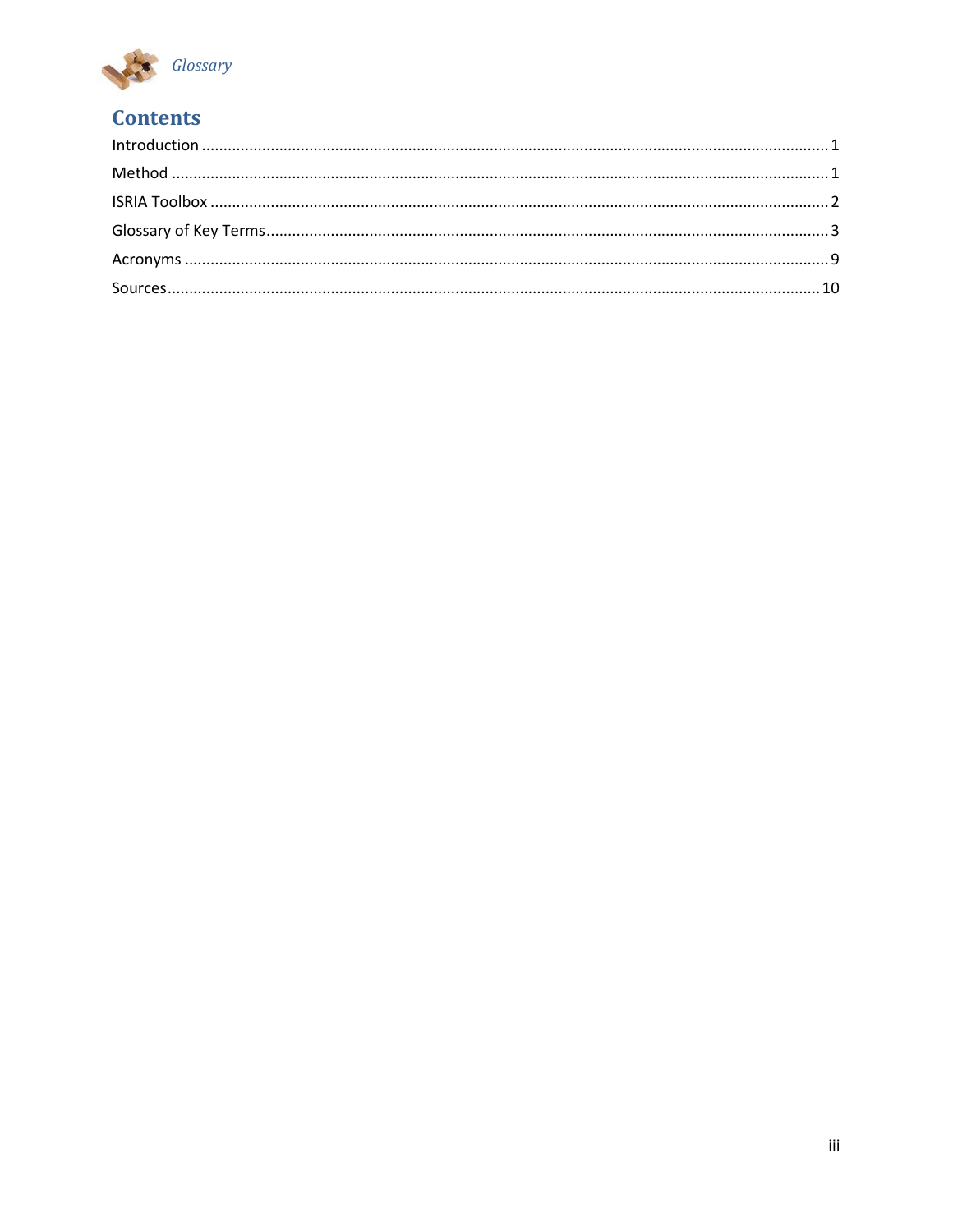

# Developing a Common Language

### <span id="page-4-0"></span>**Introduction**

Developing a community of practice in research impact assessment (RIA) requires the use of a common language to achieve a shared understanding. This glossary provides definitions of terms and phrases that are commonly used throughout the International School on Research Impact Assessment (ISRIA; the School). In so doing, the *ISRIA Glossary* aims to facilitate effective communication through a shared use and understanding of these terms and phrases.

The *Glossary* outlines the method used in its development and also highlights documents in the ISRIA Toolbox in which several *Glossary* terms *are* used. The *Glossary* also includes:

- Key terms and definitions
- **Acronyms**
- Source of references for the terms used in the *Glossary*

The *Glossary* aims to improve clarity and minimize misunderstanding among ISRIA participants when communicating with each other about concepts and theories of RIA. It can be also be used as a reference for several tools in the ISRIA Toolbox that were designed based on best practices in order to increase participants' skills and capacities in RIA planning.

The *Glossary* does not aim to become the standard lexicon for RIA internationally, since each country, region, practitioner and organisation are likely to want to use language that aligns with their particular context, experiences and existing approaches. Nonetheless, it is anticipated that this *Glossary* can provide some shared understanding of important terms and phrases that underpin RIA wherever it is put in place, thereby supplementing the specific language used across organisations internationally.

#### <span id="page-4-1"></span>**Method**

The *Glossary* was developed from a collection of terms and phrases in existing influential glossaries and documents (see Sources). Given the international focus of the School, careful consideration was given to sources that are relevant on an international and/or national level rather than focusing on regional sources. In particular, some of the more common sources that were used to inform this *Glossary* were published by the Development Assistance Committee of the Organisation for Economic Co-operation and Development (OECD-DAC), the Environmental Protection Agency (EPA) in the United States, the World Bank, RAND Europe, and the United States Agency for International Development (USAID).

Each term and associated definition in the *Glossary* was also selected based on relevance to, and in alignment with, the School's curriculum and materials as deemed by the School Director and Programme Director. The terms, definition, and sources were also reviewed for accuracy by the Research Librarian at Alberta Innovates – Health Solutions. Please note: for consistency, the spelling of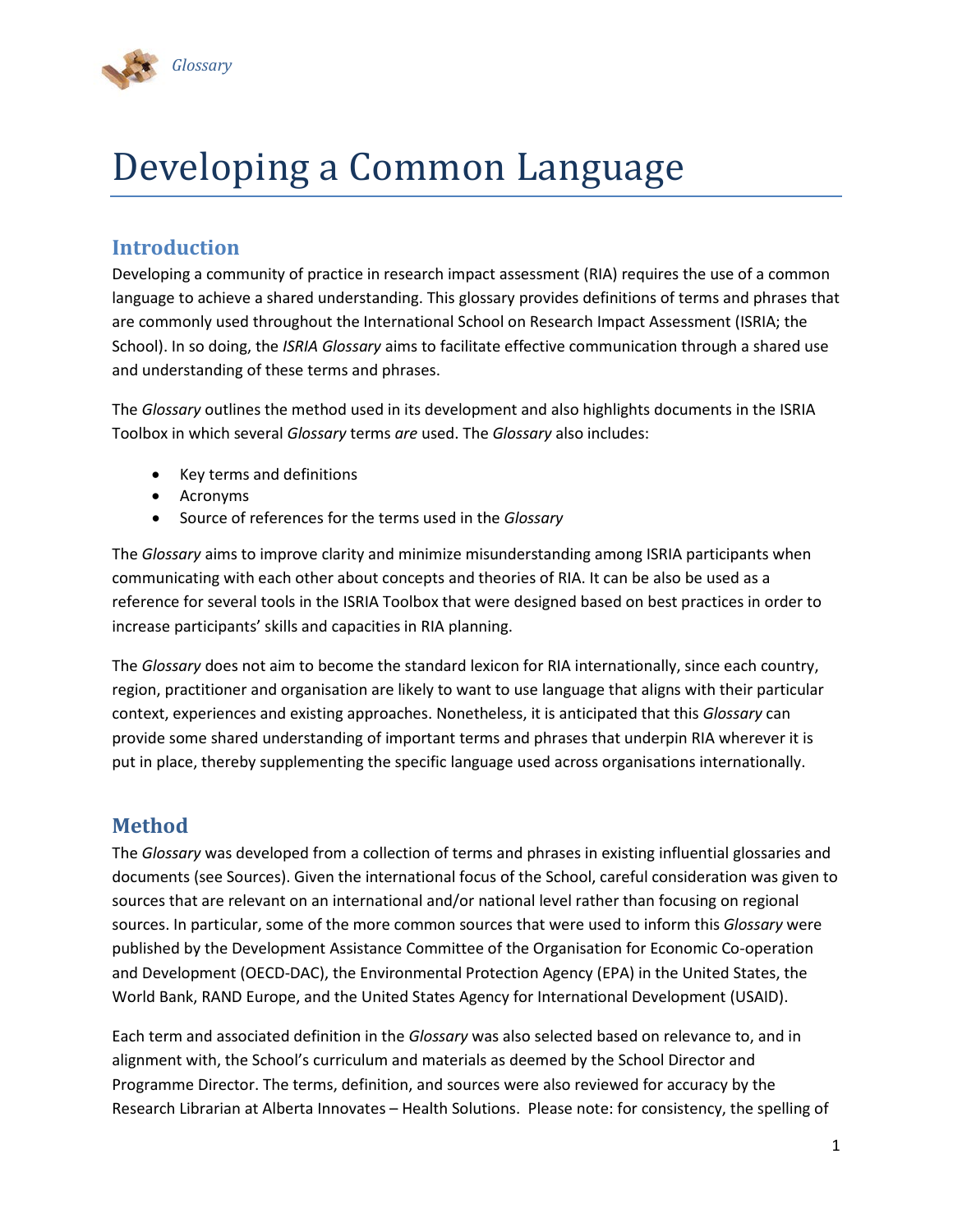

some words have been changed from how they appear in the source material to how they appear in the *Glossary* (i.e. porgramme instead of program, organisation instead of organization). This does not alter the definition.

As illustrated in Figure 1, the source of each term is referenced after the definition for the term. ISRIA served as the source for terms that were used in the School in more of an operational nature (e.g., programme stage of development). Where there are terms that can be used interchangeably for a concept, both terms are referenced by including the word "see" to denote the preferred term and the words "see also" to identify the related (but not preferred) term. For additional clarity, the preferred term is also marked with an asterisk (\*) in the list of terms in the *Glossary*. Square brackets (i.e., "[ ]") were also inserted into the definitions of some terms in order to clarify the meaning of term provided by the source. If additional clarification was required, a "note" was placed after the definition and source.

Figure 1. Anatomy of a definition



### <span id="page-5-0"></span>**ISRIA Toolbox**

The ISRIA Toolbox is composed of several documents ('tools') that contain terms that are outlined in the *Glossary*. As several of these tools are used when developing an RIA Plan, the *Glossary* can serve as an important reference document to assist in developing a shared understanding of terms used within the RIA Plan among the primary assessment stakeholders. Specifically, the tools in the toolbox that are used for the development of RIA Plans are:

- Research Impact Assessment Plan
- Research Impact Assessment Plan Guidelines
- Research Impact Assessment Plan Summary Matrix
- Research Impact Assessment Implementation Work Plan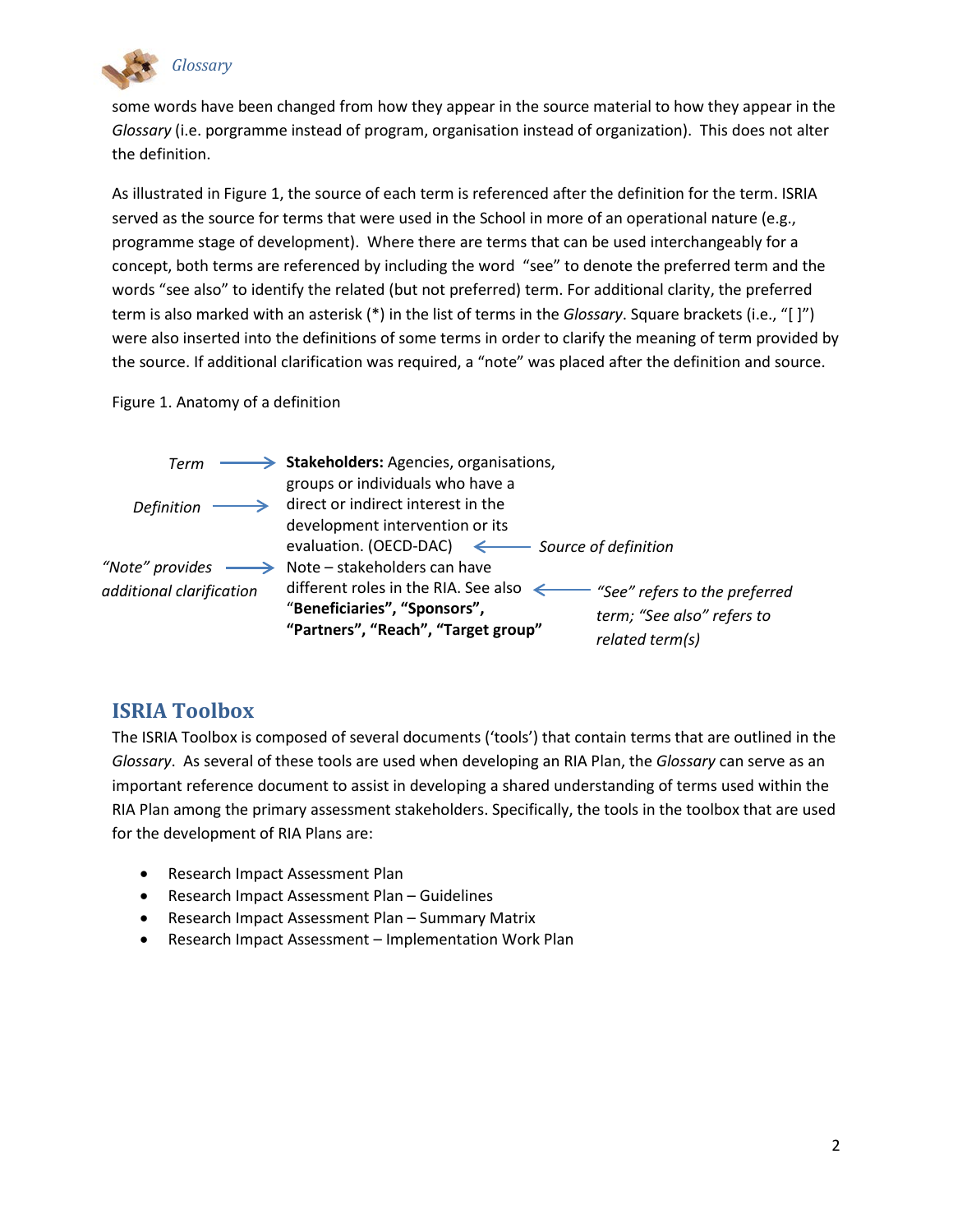

#### <span id="page-6-0"></span>**Glossary of Key Terms**

**Accountability:** To show that money and other resources have been used efficiently and effectively, and to hold researchers to account. (RAND Europe)

**Activities:** Actions taken or work performed through which inputs, such as funds, technical assistance and other types of resources are mobilized to produce specific outputs. (OECD-DAC)

**Advocacy:** To demonstrate the benefits of supporting research, enhance understanding of research and its processes among policymakers and the public, and make the case for policy and practice change. (RAND Europe)

**Allocation:** To determine where best to allocate funds in the future, making the best use possible of a limited funding pot. (RAND Europe)

**Analysis [and Learning]:** To understand how and why research is effective and how it can be better supported (or allocated), feeding into research strategy and decision making by providing a stronger evidence base. (RAND Europe)

**Applied research:** Original investigation undertaken in order to acquire new knowledge. It is, however, directed primarily towards a specific practical aim or objective. (OECD-Frascati)

**Assessment:** A synthesis of facts, which arise from the evaluation process, and judgments. (ETAN Expert Working Group)

**Attribution:** The assertion that certain events or conditions were, to some extent, caused or influenced by other events or conditions. This means a reasonable [causal] connection can be made between a specific outcome and the actions and outputs of a government policy, programme, or initiative. (EPA)

**Baseline data:** Initial information on a programme or programme components collected prior to receipt of services or participation activities. Baseline data are often gathered through intake and observations and are used later for comparing measures that determine changes in a programme. (EPA)

**Baseline study:** An analysis describing the situation prior to a [programme], against which progress can be assessed or comparisons made. (OECD-DAC)

<span id="page-6-1"></span>**Basic research:** Experimental or theoretical work undertaken primarily to acquire new knowledge of the underlying foundation of phenomena and observable facts, without any particular application or use in view. (OECD-Frascati)

**Beneficiaries:** The individuals, groups, or organisations, whether targeted or not, that benefit, directly or indirectly, from the [programme]. (OECD-DAC) See also **"Partners", "Reach", "Sponsors" "Stakeholders", "Target group"**

**Bibliometrics:** A set of methods used to derive new insight from existing databases of scientific publications and patents. (Science-Metrix) See also **"Scientometrics", "Technometrics"**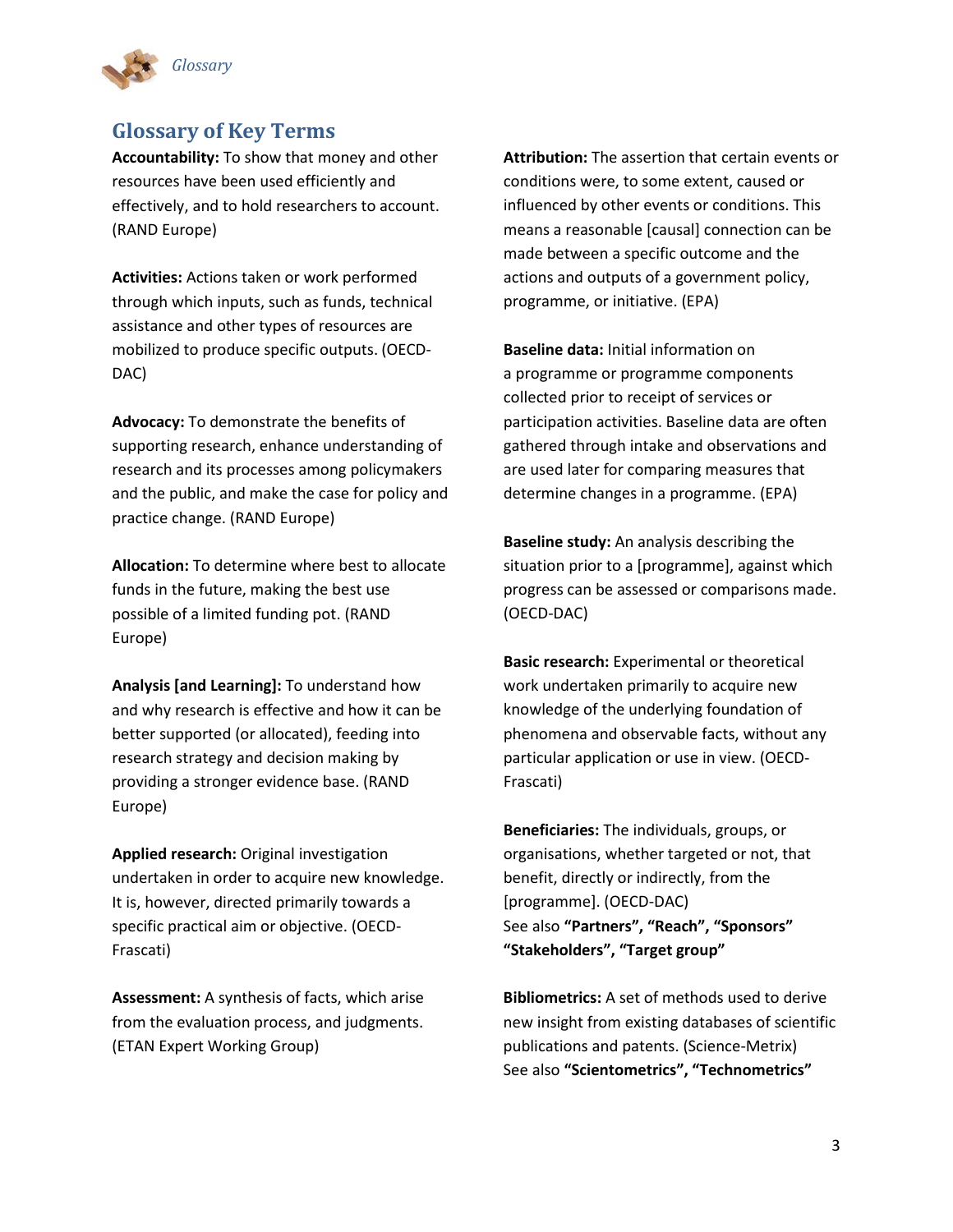

**Case study:** [A]n approach to research that facilitates exploration of a phenomena [sic] within its context using a variety of data sources. This ensures that the issue is not explored through one lens, but rather a variety of lenses which allows for multiple facets of the phenomenon revealed to be understood. (Baxter & Jack)

**Contribution:** Determining if the programme contributed to or helped to cause the observed outcomes (Almquist)

Note - This differs from "**Attribution**", which looks for the proportion of observed impacts that are caused by a programme.

**Cost-effectiveness:** Comparing similar interventions based on cost and effectiveness. For example, impact evaluations of various education programmes allow policy makers to make more informed decisions about which intervention may achieve the desired objectives, given their particular context and constraints. (World Bank)

**Cross sectional (study):** A cross-section is a random sample of a population, and a crosssectional study examines this sample at one point in time. Successive cross-sectional studies can be used as a substitute for a longitudinal study. (Frechtling et al.) See also **"Longitudinal (study)"**

**Econometrics:** The application of statistical methods to the study of economic data and problems. (Merriam-Webster)

**Economic returns:** The economic value associated with the impacts of a policy, programme or research. (Modified from Buxton et al.)

**Evaluation:** The process by which the quality, implementation, target relevance and impacts (outcomes) of programmes are investigated, interpreted and examined. (ETAN Expert Working Group).

See also **"Process evaluation", "Formative evaluation", "Summative evaluation"**

**Evidence:** Information that increases the probability of the truthfulness or accuracy of a proposition. Examples of evidence may include but are not limited to, performance measurement, research studies, programme evaluation, statistical data series, and data analytics. Evidence can be quantitative or qualitative and has varied degrees of reliability. The credible use of evidence in decision-making requires an understanding of what conclusions can be drawn from the information, and equally important, what conclusions cannot be drawn from it. (OMB)

**Evidence-based decision making:** A philosophy of management that emphasizes the importance of using defensible evidence as a basis for making decisions – sometimes associated with performance management. (McDavid et al.)

**Ex-ante (evaluation):** An evaluation that is performed before implantation of an intervention. (OECD-DAC)

**Ex-post (evaluation):** Evaluation of an intervention after it has been completed. It may be undertaken directly after or long after completion. The intention is to identify the factors of success or failure, to assess the sustainability of results and impacts, and to draw conclusions that may inform other interventions. (OECD-DAC)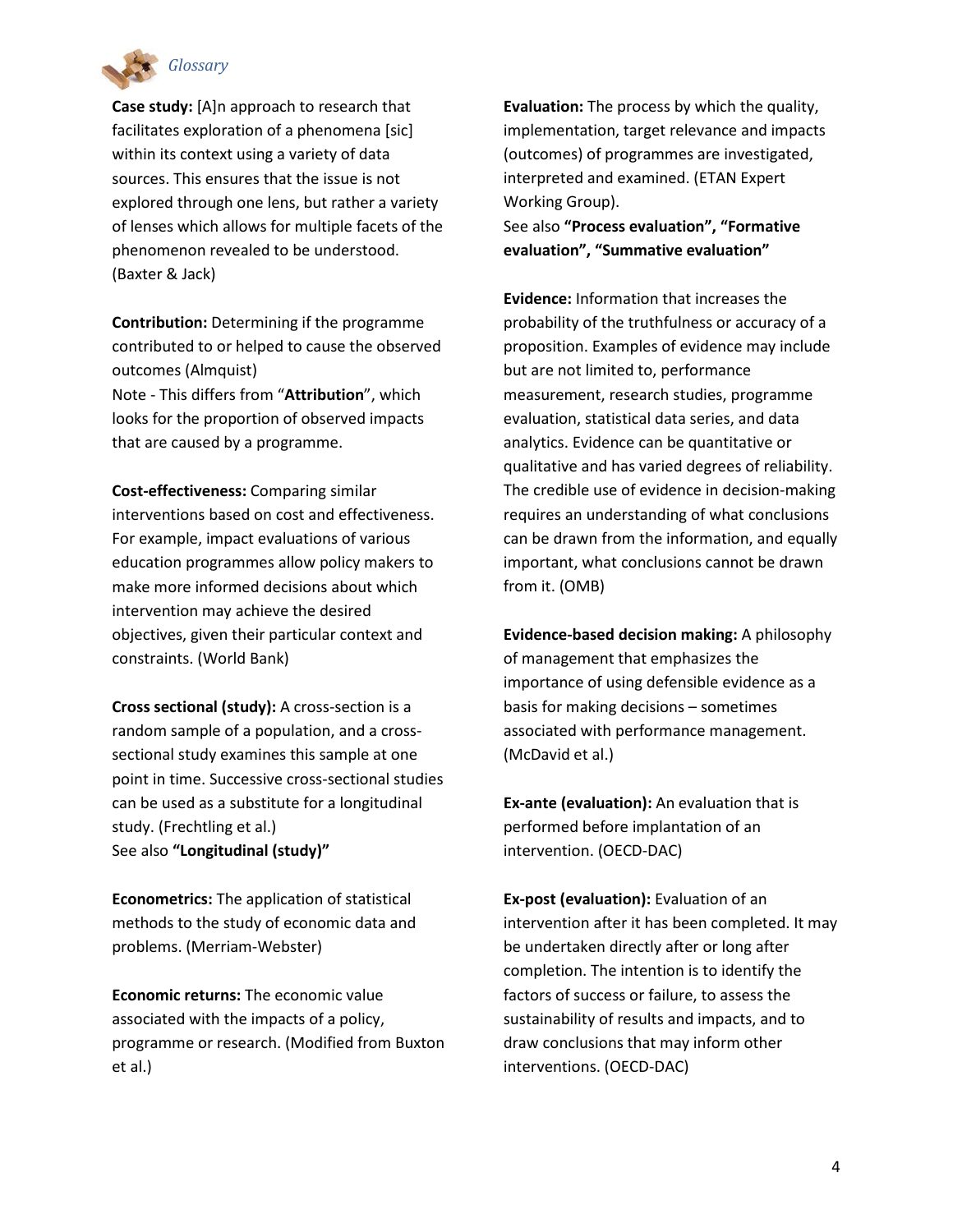

**Experimental development:** Systematic work, drawing on existing knowledge gained from research and/or practical experience, which is directed to producing new materials, products or devices, to installing new processes, systems and services, or to improving substantially those already produced or installed. (OECD-Frascati)

**Formative evaluation:** Evaluation intended to improve performance, most often conducted during the implementation phase of projects or programmes. Formative evaluations may also be conducted for other reasons such as compliance, legal requirements, or as part of a larger evaluation initiative. (OECD-DAC)

**Goal(s):** The higher-order objective to which a development intervention is intended to contribute. (OECD-DAC) See also **"Objective(s)"**

**Impact:** Positive and negative, primary and secondary long-term effects produced by an intervention, directly or indirectly, intended or unintended. (OECD-DAC) Note – specific frameworks and tools describe

impact differently; e.g., CAHS equates impact to outputs and outcomes whereas logic models equate impact to outcomes and/or to long term outcomes.

See also **"Outcome", "Output"**

**Impact assessment\*:** Assesses the changes that can be [linked] to a particular intervention, such as a project, programme or policy, both the intended ones, as well as ideally the unintended ones. Many [impacts] of programmes are influenced by external factors, including other national, regional, and local programmes and policies, as well as economic or environmental conditions. Thus, the [impacts] observed typically reflect a combination of influences. Correspondingly, the central challenge in carrying out effective impact evaluations is to identify the causal relationship between the project, programme, or policy and [subsequent impacts] (ISRIA 2014, World Bank, GAO 2012)

#### **Impact evaluation:** See **"Impact assessment"**

#### **Implementation evaluation:** See **"Process evaluation"**

**Indicator\*:** A variable that measures a phenomenon of interest to the evaluator. The phenomenon can be an input, an output, an outcome, a characteristic, or an attribute. (World Bank)

Note – [an indicator can be either] a quantitative or qualitative factor or variable that provides a simple and reliable means to measure achievement, to reflect the changes connected to an intervention, or to help assess the performance of a development actor. (OECD-DAC)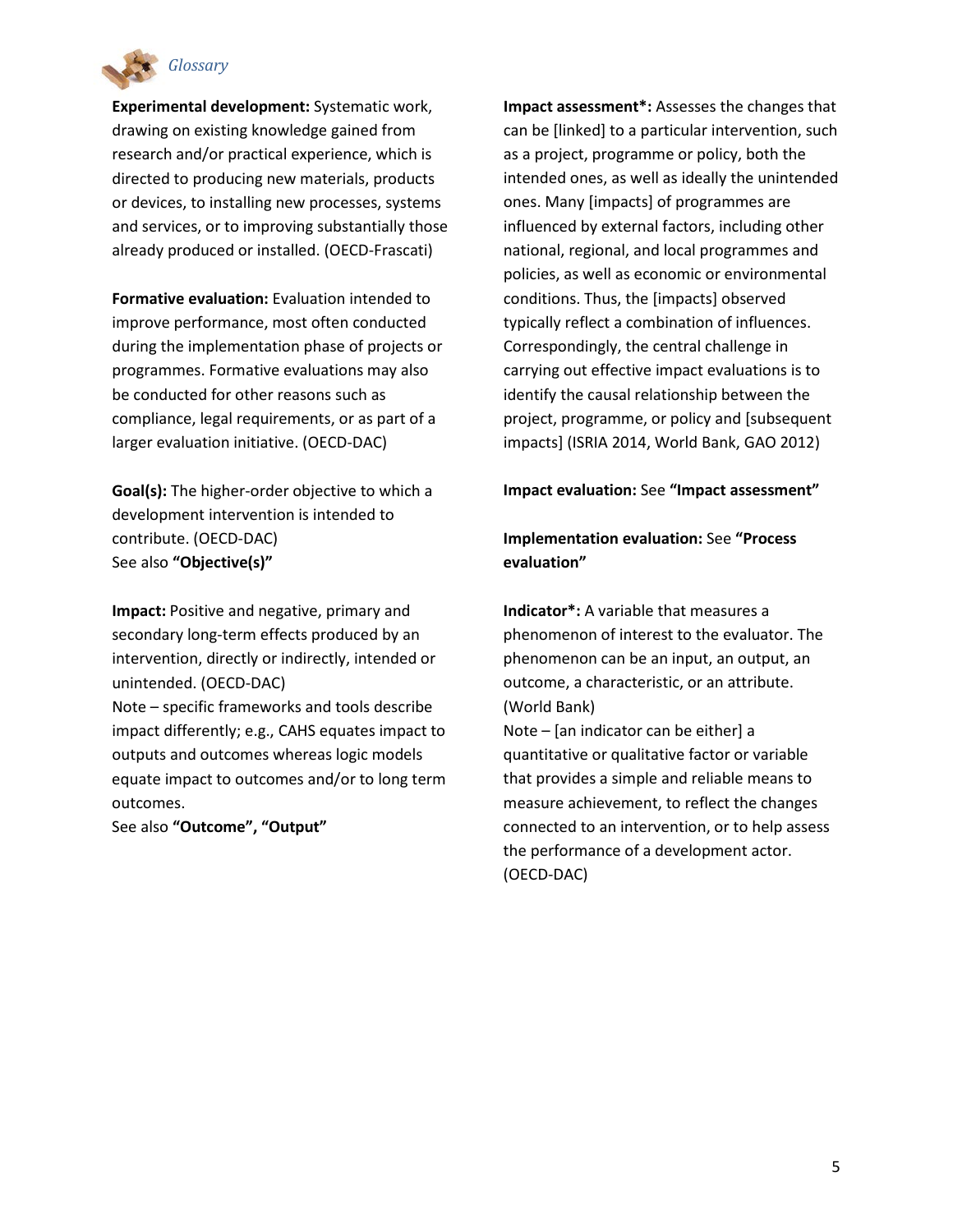

**Innovation:** The implementation of a new or significantly improved product (good or service), or process, a new marketing method, or a new organisational method in business practices, workplace organisation or external relations […] A common feature of an innovation is that it must have been implemented. A new or improved product is implemented when it is introduced on the market. New processes, marketing methods, or organisational methods are implemented when they are brought into actual use in the firm's operations. (OECD/Eurostat)

**Input:** Inputs include the labour (the range of skills, expertise and knowledge of employees), capital assets (including land and buildings, motor vehicles and computer networks), financial assets, and intangible assets (such as intellectual property which are used in delivering outputs). (OECD 2009)

**Internal rate of return (IRR):** Equates a dollar of investment in R&D to the present value of the marginal productivities of that investment in the future. (Hall et al.) The IRR is a convenient way of representing the return to the original research investment, and has the pragmatic advantage that it is the method used in the published empirical literature on the GDP impact of research. (Buxton et al.)

**Knowledge translation:** A dynamic and iterative process that includes synthesis, dissemination, exchange and ethically-sound application of knowledge to improve the health of Canadians, provide more effective health services and products and strengthen the health care system. (CIHR)

Note - It should be noted that this definition holds true for the application of knowledge for practical purposes outside of health too.

**Logic model:** A diagram and text that describes and illustrates the logical (causal) relationships among programme elements and the problem to be solved, thus defining measurements of success. (EPA)

**Longitudinal (study):** An investigation or study in which a particular individual or group of individuals is followed over a substantial period of time to discover changes that may be attributable to the influence of the treatment, or to maturation, or the environment. (Frechtling et al.) See also **"Cross-sectional (study)"**

**Monitoring:** A systematic process of collecting and recording information on the progress and direction of ongoing actions, generated mainly for management purposes. (ETAN Expert Working Group)

#### **Measure:** See "**Indicator**"

**Mixed methods:** The mixture of qualitative and quantitative approaches in many phases in the research process. (Creswell & Plano Clark)

**Objective(s):** Specific results or effects of a programme's activities that must be achieved in pursuing the programme's ultimate goals. (EPA)

**Outcome:** Changes or benefits resulting from activities and outputs. Short-term outcomes produce changes in learning, knowledge, attitude, skills or understanding. Intermediate outcomes generate changes in behavior, practice or decisions. Long-term outcomes produce changes in condition. (EPA) See also **"Impact"**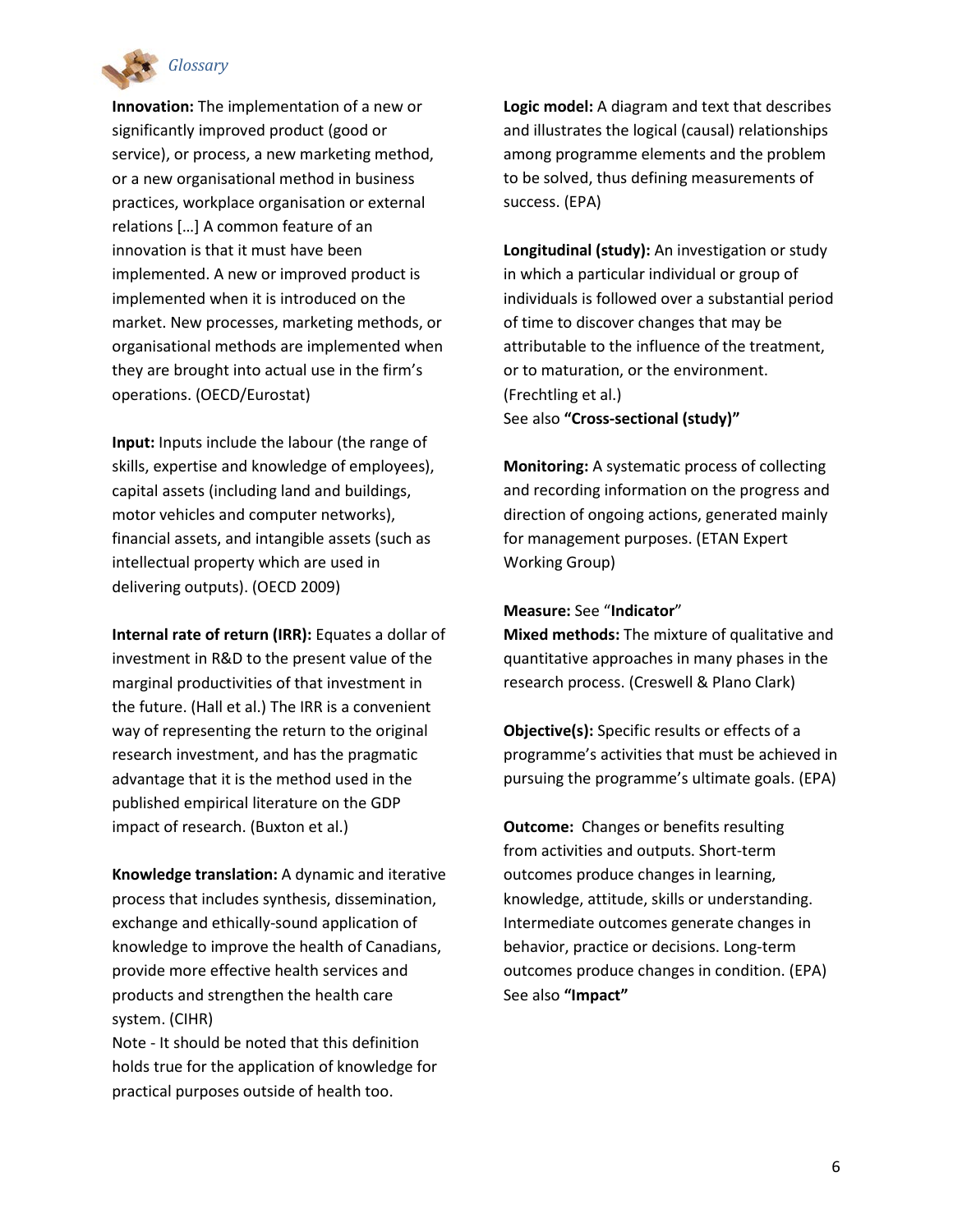

**Output:** The products or results of the process. These might include, for example, how many people a project has affected, their ages and ethnic groups or the number of meetings held and the ways in which the findings of the project are disseminated. (WHO) See also **"Impact"**

**Partners:** The individuals and/or organisations that collaborate to achieve mutually agreed upon objectives. (OECD-DAC) See also **"Beneficiaries", "Reach", "Sponsors" "Stakeholders", "Target group"**

**Performance management:** The systematic process of monitoring the achievements of programme activities; collecting and analysing performance information to track progress toward planned results; using performance information and evaluations to influence decision-making and resource allocation; and communicating results to advance organisational learning and communicate results to stakeholders. (USAID)

**Process evaluation\*:** This form of evaluation assesses the extent to which a programme is operating as it was intended. It typically assesses programme activities' conformance to statutory and regulatory requirements, programme design, and professional standards or customer expectations. (GAO 2011)

**Project:** Time-bounded efforts, often within a programme. (Scriven)

**Programme:** A set of related, purposive activities that is intended to achieve one or several related objectives. (McDavid et al.)

#### **Programme stage (of development):**

- **Early** (the programme is currently being developed or was recently developed and implemented, typically with a time frame of less than 3 years)
- **Stable** (the programme has been operational for several years, typically with a time frame between 3-5 years)
- **Mature** (the programme is well established and has been operational for a prolonged time, typically with a time frame of more than 5 years).

Note - years are typical estimates, however will change pending the duration of the programme. (ISRIA 2014)

**Programme theory\*:** A description of a programme that reflects how and why the set of programme activities are intended to lead to outputs and immediate, intermediate and longer term effects over a specified period (UNESCO)

**Questionnaire\*:** Forms used in a survey design that participants in a study complete and return to the researcher. Participants mark answers to questions and supply basic, personal or demographic information about themselves. (Creswell)

**Reach:** The beneficiaries and other stakeholders of a [programme]. (OECD-DAC) See also "**Beneficiaries"**

#### **Research and experimental development**

**(R&D)\*:** Creative work undertaken on a systematic basis in order to increase the stock of knowledge, including knowledge of man, culture and society, and the use of this stock of knowledge to devise new applications. R&D covers three activities: "**[Basic research](#page-6-1)**", "**Applied research**", and "**Experimental development**". (OECD)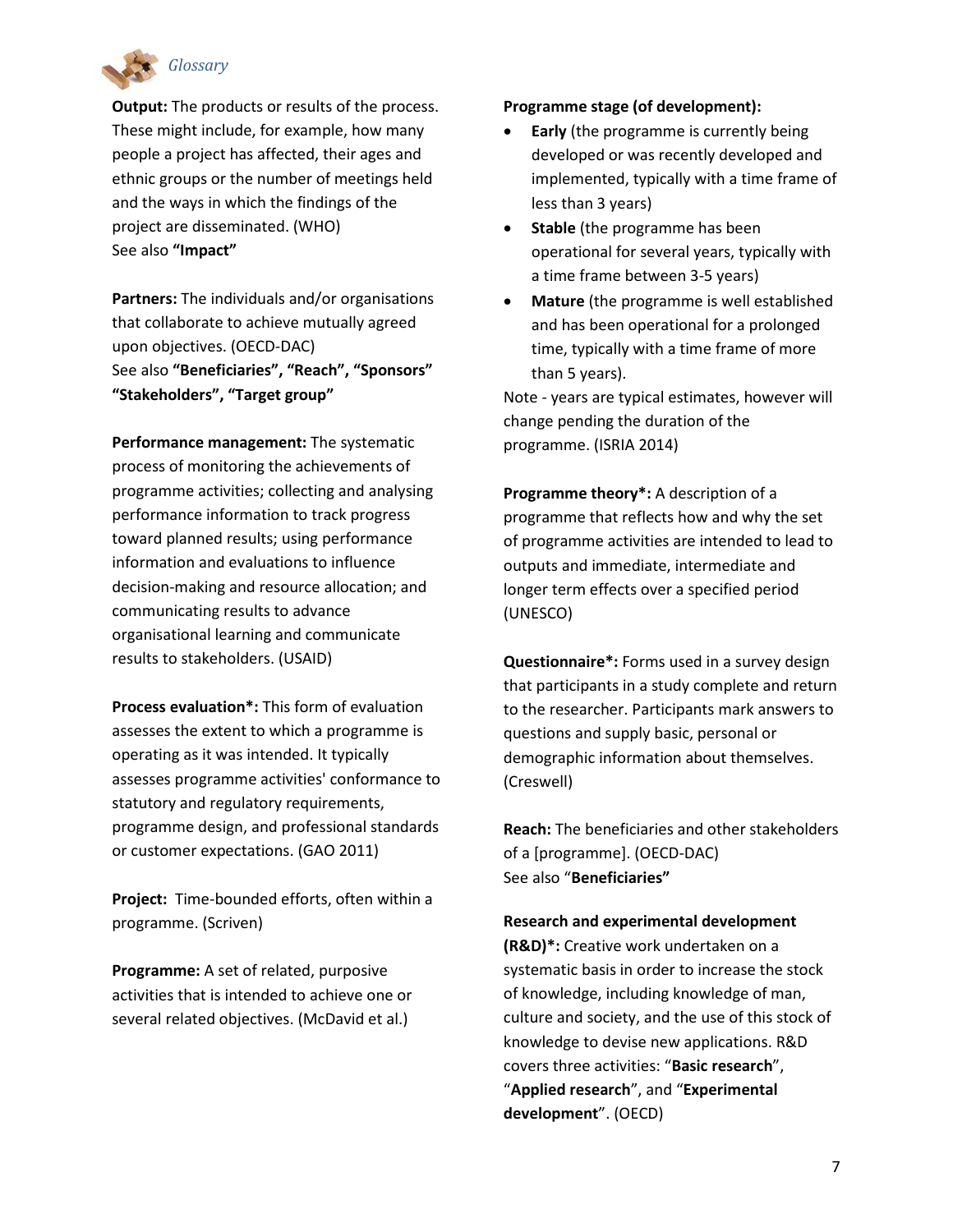

**Research, technology, and development (RTD):**  See **"Research and experimental development"**

**Research impact assessment (RIA):** Assesses the changes that can be linked to a particular research programme (e.g. funding, intervention, portfolio), both intended and unintended ones. (ISRIA 2014) See also "**Impact Assessment"**

#### **Research impact assessment (RIA) plan:** A

written document describing the overall approach or design that will be used to guide an [assessment]. It includes what will be done, how it will be done, who will do it, when it will [be] done, and why the [assessment] is being conducted (EPA, adapted)

**Return on investment (ROI):** A measure of the (traditionally) financial return from a research investment. For financial return on investment, ROI is presented as a % of the costs that the net financial return represents (i.e. ROI = [benefits – costs]/costs). (ISRIA 2014)

**Scientometrics:** Scientometrics is used to measure scientific activity based on scientific papers. (Science-Metrix) See also **"Bibliometrics", "Technometrics"**

**Sponsor(s):** The individuals, groups, or organisations that provide the financial or other resources required for the evaluation. (Yarbrough et al.) See also **"Beneficiaries", "Partners", "Reach", "Target group"**

**Stakeholders:** Agencies, organisations, groups, or individuals who have a direct or indirect interest in the [programme] or its evaluation. (OECD-DAC)

Note – stakeholders can have different roles in the RIA.

See also "**Beneficiaries", "Sponsors", "Partners", "Reach", "Target group"**

**Summative evaluation:** A study conducted at the end of an intervention (or a phase of that intervention) to determine the extent to which anticipated outcomes were produced. Summative evaluation is intended to provide information about the worth of the programme. (OECD-DAC)

#### **Survey (research design):** See "**Questionnaire**"

**Target group:** The specific individuals or organisations for whose benefit the [programme] is undertake. (OECD-DAC) See also "**Beneficiaries", "Partners", "Reach", "Sponsors", "Stakeholders"**

**Technometrics:** A proxy measure for innovation based on patents. (Science-Metrix) See also "**"Bibliometrics", "Scientometrics"**

**Theory of Action:** See **"Programme theory"** 

**Theory of Change:** See **"Programme theory"** 

**Triangulation:** The use of three or more theories, sources or types of information, or types of analysis to verify and substantiate an assessment. (OECD-DAC)

**Value for money:** The optimal use of resources to achieve the intended outcomes. (NAO) Note – different frameworks and performance management systems can define differently. For example the Treasury Board of Canada equates value for money as relevance and performance (Treasury Board of Canada Secretariat).

**Unit of analysis:** The level at which assessment information and measures are taken and analysed. (Yarbrough et al)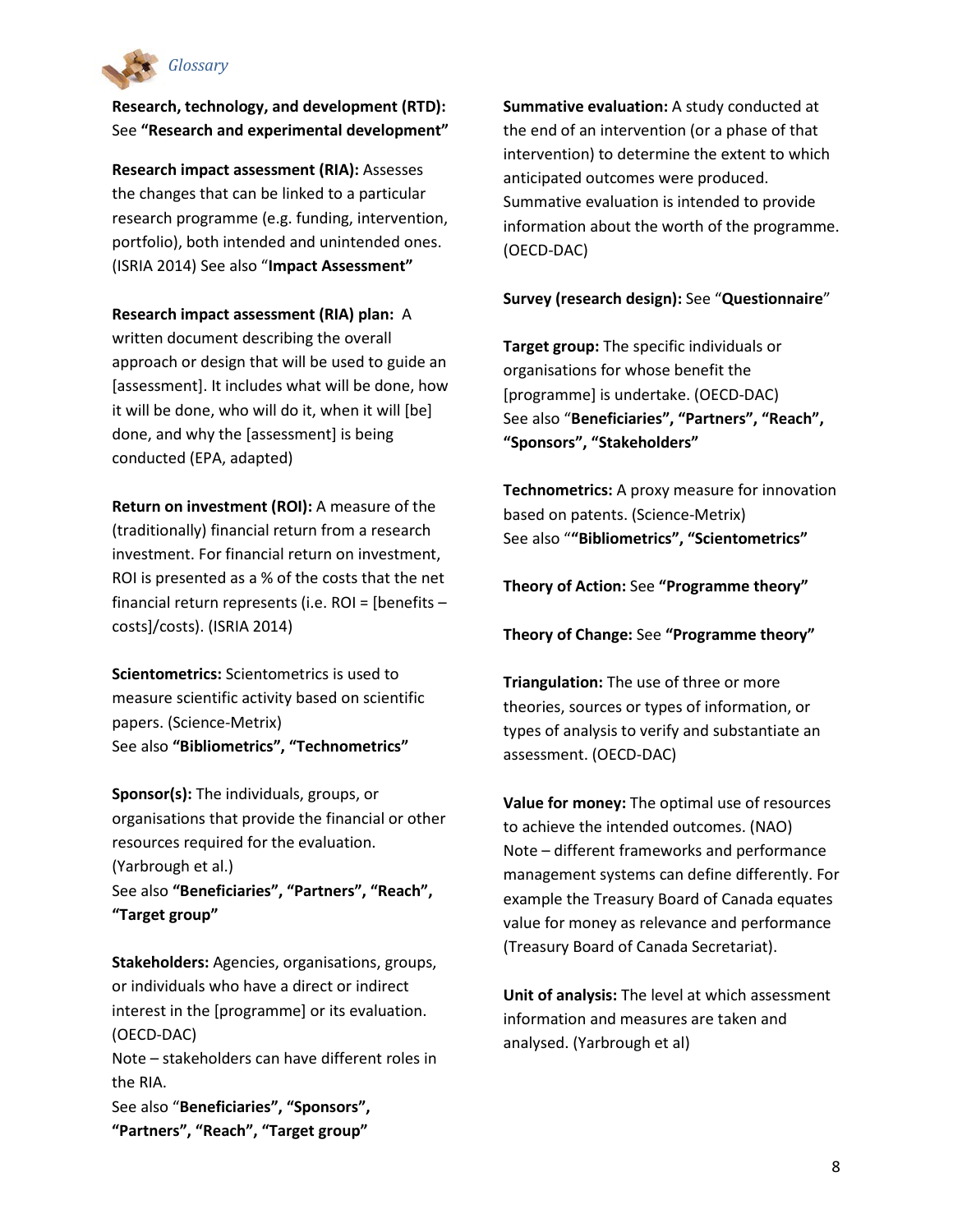

# <span id="page-12-0"></span>**Acronyms**

| <b>Terms &amp; Phrases:</b> |                                                                                                                                                              | <b>Organisations &amp; Entities:</b> |                                                                                       |
|-----------------------------|--------------------------------------------------------------------------------------------------------------------------------------------------------------|--------------------------------------|---------------------------------------------------------------------------------------|
| <b>AHRIS</b>                | Alberta Health Research and<br><b>Innovation Strategy</b>                                                                                                    | <b>AIHS</b>                          | Alberta Innovates - Health Solutions                                                  |
| <b>IRR</b>                  | Internal rate of return                                                                                                                                      | AH                                   | <b>Alberta Health</b>                                                                 |
| <b>KT</b>                   | Knowledge translation                                                                                                                                        | <b>AHS</b>                           | <b>Albert Health Services</b>                                                         |
| <b>RIA</b>                  | Research impact assessment                                                                                                                                   | <b>AQuAS</b>                         | <b>Agency for Health Quality and Assessment</b><br>of Catalonia                       |
| <b>ROI</b>                  | Return on Investment                                                                                                                                         | arc                                  | <b>Arthritis Research Campaign</b>                                                    |
| <b>STARmetrics</b>          | <b>Science and Technology for</b><br><b>America's Reinvestment: Measuring</b><br>the Effect of Research on Innovation,<br><b>Competitiveness and Science</b> | <b>CAHS</b>                          | <b>Canadian Academy of Health Sciences</b>                                            |
|                             |                                                                                                                                                              | <b>CASRAI</b>                        | <b>Consortia Advancing Standards in</b><br><b>Research Administration Information</b> |
|                             |                                                                                                                                                              | <b>CDC</b>                           | <b>Centre for Disease Control and prevention</b><br>(US)                              |
|                             |                                                                                                                                                              | <b>CIHR</b>                          | <b>Canadian Institutes of Health Research</b>                                         |
|                             |                                                                                                                                                              | <b>ERA</b>                           | <b>Excellence in Research for Australia</b>                                           |
|                             |                                                                                                                                                              | <b>GAO</b>                           | <b>Government Accountability Office (US)</b>                                          |
|                             |                                                                                                                                                              | <b>HERG</b>                          | <b>Health Economics Research Group, Brunel</b><br><b>University</b>                   |
|                             |                                                                                                                                                              | <b>IAE</b>                           | <b>Alberta Innovation and Advanced</b><br><b>Education</b>                            |
|                             |                                                                                                                                                              | <b>IOG</b>                           | <b>Institute on Governance</b>                                                        |
|                             |                                                                                                                                                              | <b>ISRIA</b>                         | International School on Research Impact<br>Assessment                                 |
|                             |                                                                                                                                                              | <b>NAO</b>                           | <b>National Audit Office (UK)</b>                                                     |
|                             |                                                                                                                                                              | <b>NAPHRO</b>                        | <b>National Alliance of Provincial Health</b><br><b>Research Organisations</b>        |
|                             |                                                                                                                                                              | <b>NSF</b>                           | <b>National Science Foundation</b>                                                    |
|                             |                                                                                                                                                              | <b>OECD</b>                          | <b>Organisation for Economic Co-operation</b><br>and Development                      |
|                             |                                                                                                                                                              | <b>OMB</b>                           | <b>Office of Management and Budget (US)</b>                                           |
|                             |                                                                                                                                                              | <b>REF</b>                           | <b>Research Excellence Framework</b>                                                  |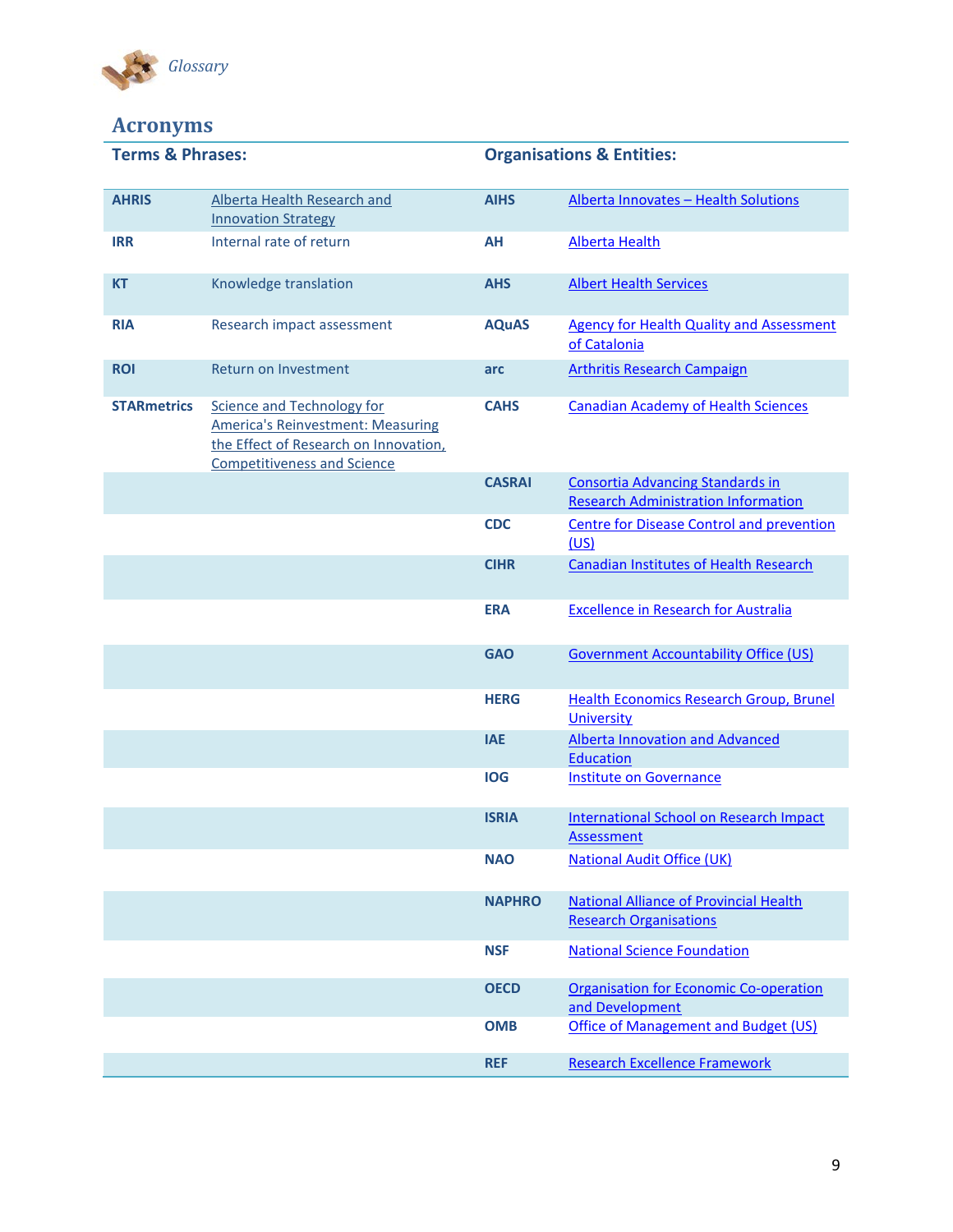

#### <span id="page-13-0"></span>**Sources**

Alberta Clinical Research Consortium (ACRC). 2013. *Glossary and common terminology. Version 1.0*. Edmonton, Canada. [http://www.aihealthsolutions.ca/news-and-events/publications/acrc-glossary-and-common](http://www.aihealthsolutions.ca/news-and-events/publications/acrc-glossary-and-common-terminology/)[terminology](http://www.aihealthsolutions.ca/news-and-events/publications/acrc-glossary-and-common-terminology/)

Almquist, A. 2011. *CDC coffee break: Attribution vs. contribution.* CDC. [http://www.cdc.gov/dhdsp/pubs/docs/april\\_2011\\_cb.pdf](http://www.cdc.gov/dhdsp/pubs/docs/april_2011_cb.pdf)

Baxter, P., & Jack, S. 2008. Qualitative case study methodology: Study design and implementation for novice researchers. *The Qualitative Report*, 13(4), 544-559. <http://www.nova.edu/ssss/QR/QR13-4/baxter.pdf>

Buxton et al. 2008. *Medical Research: What's it worth?* London, UK: HERG, RAND Europe, OHE. [http://www.wellcome.ac.uk/stellent/groups/corporatesite/@sitestudioobjects/documents/web\\_docum](http://www.wellcome.ac.uk/stellent/groups/corporatesite/@sitestudioobjects/documents/web_document/wtx052110.pdf) [ent/wtx052110.pdf](http://www.wellcome.ac.uk/stellent/groups/corporatesite/@sitestudioobjects/documents/web_document/wtx052110.pdf)

Canadian Institutes of Health Research (CIHR). 2014. *About knowledge translation and commercialization: About knowledge translation*. <http://www.cihr-irsc.gc.ca/e/29418.html>

Creswell, J. W. 2012. *Educational research: Planning, conducting, and evaluating quantitative and qualitative research*. Boston: Pearson.

Creswell, J. W. & Plano Clark, V. L. 2006. *Designing and conducting mixed methods research*. Thousand Oaks, CA: Sage.

Environmental Protection Agency (EPA). 2007. *Program evaluation glossary*. Office of the Administrator, Office of Policy, Office of Strategic Environmental Management, Evaluation Support Division. [http://ofmpub.epa.gov/sor\\_internet/registry/termreg/searchandretrieve/glossariesandkeywordlists/sea](http://ofmpub.epa.gov/sor_internet/registry/termreg/searchandretrieve/glossariesandkeywordlists/search.do?details=&glossaryName=Program%20Evaluation%20Glossary) [rch.do?details=&glossaryName=Program%20Evaluation%20Glossary](http://ofmpub.epa.gov/sor_internet/registry/termreg/searchandretrieve/glossariesandkeywordlists/search.do?details=&glossaryName=Program%20Evaluation%20Glossary)

European Technology Assessment Network (ETAN) Expert Working Group. 1999. *Report to the European Commission, Options and Limits for Assessing the Socio-Economic Impact of European RTD Programmes*. <ftp://ftp.cordis.europa.eu/pub/etan/docs/master-impact.pdf>

Frechtling, J. et al. 2010. *The 2010 User-Friendly Handbook for Project Evaluation*. Westat, Inc. Contract No. : REC 99-12175. Directorate for Education and Human Resources. & Division of Research and Learning in Formal and Informal Settings, National Science Foundation. <http://www.westat.com/westat/pdf/news/ufhb.pdf>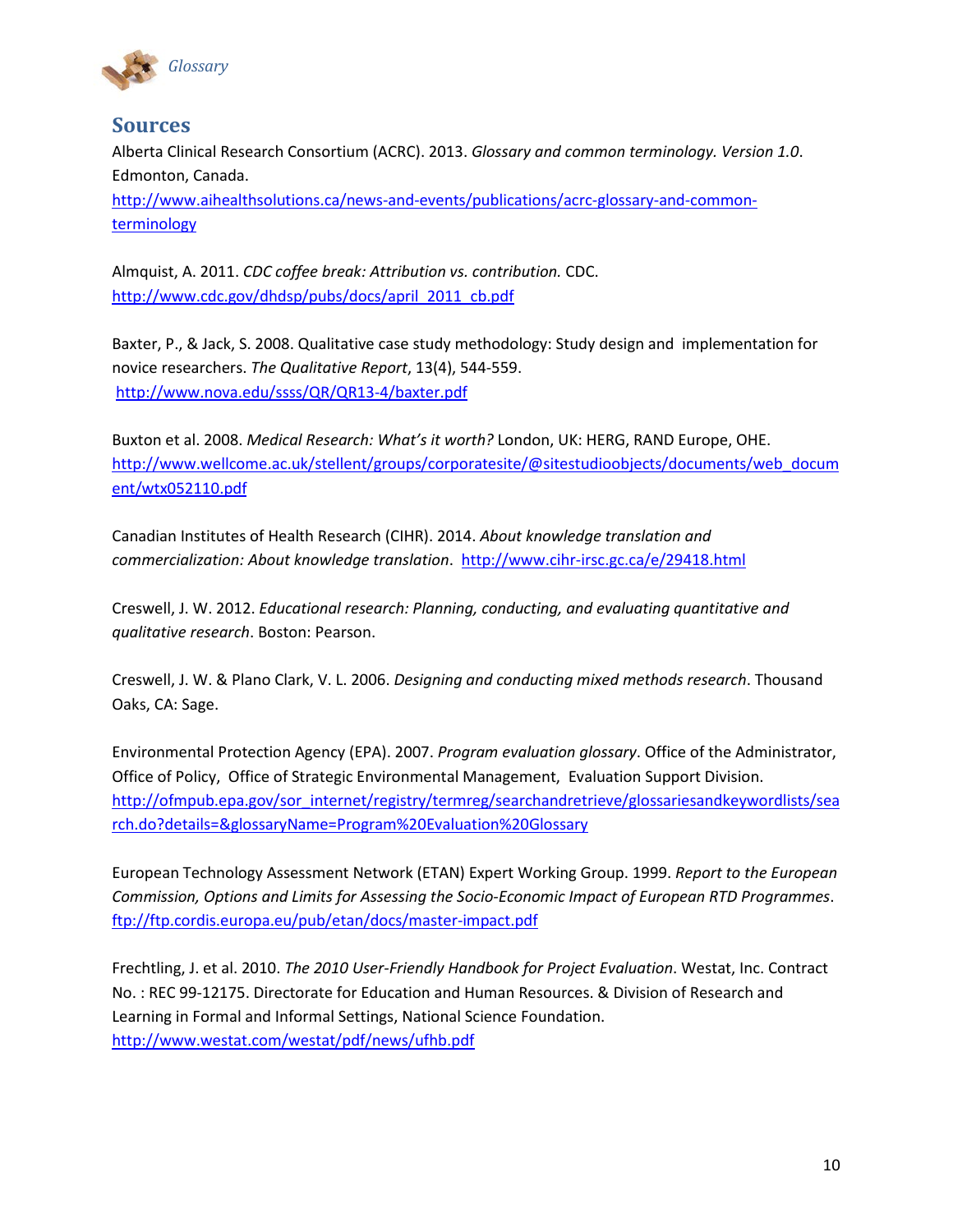

Funnell, S. & Rogers, P. 2011. *Purposeful program theory: Effective use of theories of change and logic models*. San Francisco: Jossey-Bass.

Government Accountability Office (GAO). 2012. *Designing evaluation*. (GAO-12-208G). <http://www.gao.gov/assets/590/588146.pdf>

Government Accountability Office (GAO). 2011. *Performance measurement and evaluation: Definitions and relationships*. (GAO-11-646SP). <http://www.gao.gov/products/GAO-11-646SP>

Hall, B. H. et al. 2010. *Measuring the returns to R&D*. Montreal, QC: Cirano. <http://www.cirano.qc.ca/pdf/publication/2010s-02.pdf>

Hutchinson, K. (n.d.). *Evaluation Glossary App.* Vancouver: Community Solutions Planning and Evaluation. <http://communitysolutions.ca/web/evaluation-glossary/>

McDavid, J. C. et al. 2013. *Program evaluation and performance measurement: An introduction to practice*. Los Angeles: Sage.

*Merriam-Webster Dictionary*. 2011. <http://www.merriam-webster.com/dictionary/econometrics>

National Audit Office (NAO). 2014. *What is a value for money study*? [http://www.nao.org.uk/about](http://www.nao.org.uk/about-us/what-we-do/value-for-money-programme/what-is-a-value-for-money-study/)[us/what-we-do/value-for-money-programme/what-is-a-value-for-money-study/](http://www.nao.org.uk/about-us/what-we-do/value-for-money-programme/what-is-a-value-for-money-study/)

Organisation for Economic Co-operation and Development (OECD). 2002*. Frascati Manual: proposed standard practice for surveys on research and experimental development* (6th ed.). Paris, France. [www.oecd.org/sti/frascatimanual](http://www.oecd.org/sti/frascatimanual)

Organisation for Economic Co-operation and Development (OECD). 2009. *Innovation in Firms: A Microeconomic Perspective*. Paris, France.

Organisation for Economic Co-operation and Development , Development Assistance Committee (OECD-DAC). 2002. *Glossary of Key Terms in Evaluation and Results Based Management*. <http://www.oecd.org/development/peer-reviews/2754804.pdf> Other languages available: Chinese, Italian, German, Russian, Spanish, etc.

Organisation for Economic Co-operation and Development & Eurostat (OECD/Eurostat). 2005. *Oslo Manual: Guidelines for Collecting and Interpreting Innovation Data* (3rd ed.). Paris, France. [http://www.oecd.org/innovation/inno/oslomanualguidelinesforcollectingandinterpretinginnovationdata](http://www.oecd.org/innovation/inno/oslomanualguidelinesforcollectingandinterpretinginnovationdata3rdedition.htm) [3rdedition.htm](http://www.oecd.org/innovation/inno/oslomanualguidelinesforcollectingandinterpretinginnovationdata3rdedition.htm)